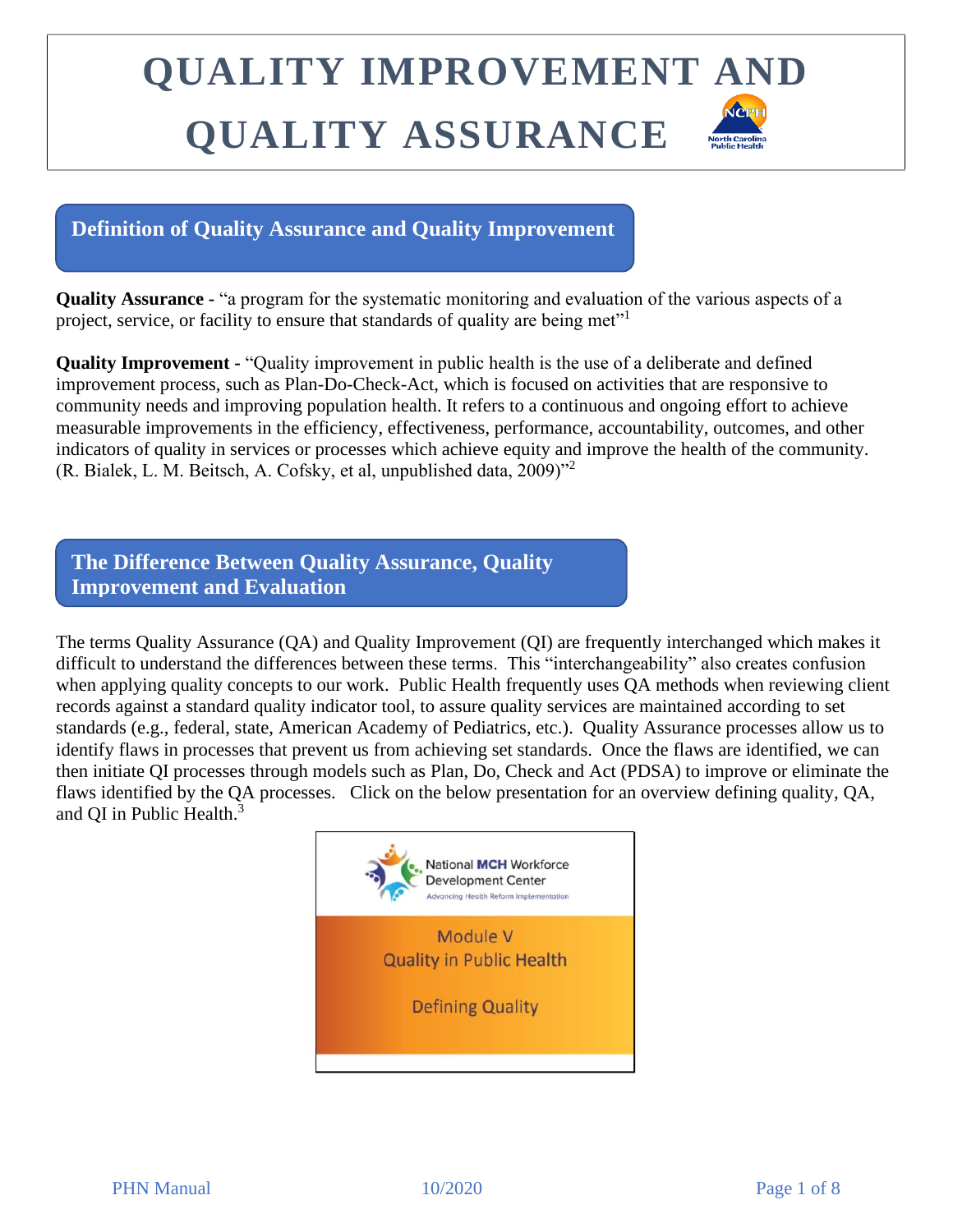In addition to the importance of understanding the difference between QA and QI, we need to also understand how QA and QI related to evaluation. Evaluation assesses work at defined data points such as comparing client record review data between quarters or years. The following diagram taken from the American Public Health Association, Quality Improvement in Public Health: It Works! fact sheet on page 4, shows the relationship between OA, OI and evaluation.<sup>4</sup>

| <b>Quality Improvement</b>                                                                                                                                                                                                                                                                                                                                                                                                                                                                                                                                                                                                                                                                | <b>Quality Assurance</b>                                                                                                                                                                                                                                                                                                                                                                                                                                                                                | <b>Evaluation</b>                                                                                                                                                                                                                                                                                                                                                                                         |
|-------------------------------------------------------------------------------------------------------------------------------------------------------------------------------------------------------------------------------------------------------------------------------------------------------------------------------------------------------------------------------------------------------------------------------------------------------------------------------------------------------------------------------------------------------------------------------------------------------------------------------------------------------------------------------------------|---------------------------------------------------------------------------------------------------------------------------------------------------------------------------------------------------------------------------------------------------------------------------------------------------------------------------------------------------------------------------------------------------------------------------------------------------------------------------------------------------------|-----------------------------------------------------------------------------------------------------------------------------------------------------------------------------------------------------------------------------------------------------------------------------------------------------------------------------------------------------------------------------------------------------------|
| <b>Defined:</b> A prospective and proactive<br>examination of existing processes and<br>making measurable improvements.<br>Self regulating to create a culture<br>of continuous improvement.<br>Implemented by staff at all levels.<br><b>Ongoing dynamic process that</b><br>entails conducting in-depth examinations<br>of problems to uncover root causes, as<br>well as identifying and implementing inter-<br>ventions specifically aimed at addressing<br>the root causes.<br>Interventions are monitored by<br>collecting data in quantifiable, numeric<br>terms, to monitor expected outcomes.<br>This process seeks to exceed<br>expectations and always sets the<br>bar higher. | Defined: A planned.<br>systematic review of a pro-<br>cess: sometimes includes<br>quality control, which is<br>focused on reviewing the<br>outputs, or products of a<br>process. <sup>15</sup><br><b>Driven by government</b><br>regulations in many cases.<br><b>Implemented by</b><br>managers.<br><b>Preformed</b> on a periodic<br>or scheduled basis<br><b>Operates on a Pass/Fail</b><br>hasis.<br>Can inform or drive OI<br>when a deficiency is exposed<br>and corrective action.<br>is needed. | <b>Defined: A systematic</b><br>application of scientific<br>mathods to assess the<br>design, implementation,<br>improvement, or outcomes<br>of a program. <sup>16</sup><br>Informs and/or drives<br><b>QI</b> efforts, but doesn't<br>include a method to mea-<br>sure improvements.<br><b>Assesses</b> a program<br>at a moment, or moments,<br>in time.<br>Uncovers needs,<br>doesn't define solution. |

To view the complete American Public Health Association, Quality Improvement in Public Health: It Works! fact sheet, visit: [https://www.apha.org/~/media/files/pdf/factsheets/qi\\_in\\_ph\\_it\\_works.ashx](https://www.apha.org/~/media/files/pdf/factsheets/qi_in_ph_it_works.ashx)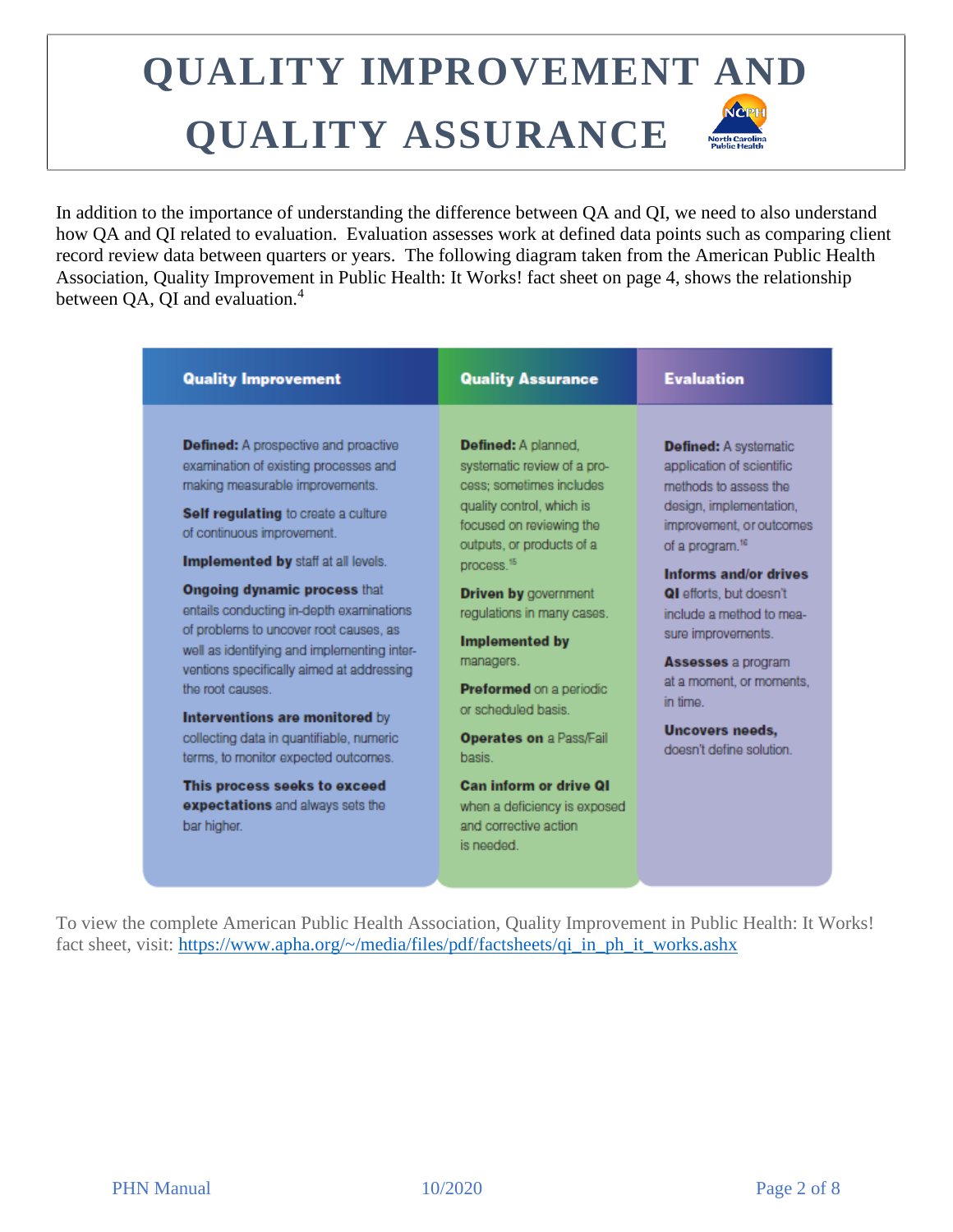**Statutory Requirements for Quality Improvement and Quality Assurance in NC Public Health Departments**

#### **Chapter 130A. Public Health. Article 1. Definitions, General Provisions and Remedies. Part 1. General Provisions, 130A-1.1 (a) (6) and (7) Mission and essential services**

*Chapter 130A. Public Health. Article 1. Definitions, General Provisions and Remedies. Part 1. General Provisions, 130A-1.1 (a) (6) and (7) Mission and essential services* addresses the mission of the public health system is to promote and contribute to the highest level of health possible for the people of North Carolina to include, among other requirements, the promotion of the availability and accessibility of quality health care services through the private sector; and providing quality health care services when not otherwise available. Also, under 130A-1.1 (b) (7), there is a requirement to evaluate the effectiveness, accessibility, and quality of personal and population-based health services.

[https://www.ncleg.net/enactedlegislation/statutes/pdf/bychapter/chapter\\_130a.pdf](https://www.ncleg.net/enactedlegislation/statutes/pdf/bychapter/chapter_130a.pdf)

#### **CHAPTER 46 ‑ LOCAL STANDARDS, SECTION .0100 ‑ GENERAL SECTION .0200 – STANDARDS FOR LOCAL HEALTH DEPARTMENTS**

*CHAPTER 46 ‑ LOCAL STANDARDS, SECTION .0100 ‑ GENERAL SECTION .0200 – STANDARDS FOR LOCAL HEALTH DEPARTMENTS* addresses the requirement for local health departments to implement a quality assurance program assessment in accordance with:

#### **10A NCAC 46 .0203 OUALITY ASSURANCE**

A local health department shall establish, implement, and maintain written policies to assure quality in all administrative, environmental, clinical, and educational services and activities mandated by the Commission which are contracted for or provided by the local health department. Policies shall include:

- (1) Provisions for a periodic program assessment to be conducted at least once per year which shall include:
	- (a) A review of appropriate clinical and non-clinical records.
	- (b) Development of a corrective action time-table for making necessary improvements.
	- (c) Representation in the quality assurance program of each discipline involved in service provision.
	- (d) A review of appropriate state or local reports and statistics.
	- (e) Documentation of review findings.
	- (f) Documentation of corrective action.
- (2) Provisions for staff development and training opportunities.

[http://reports.oah.state.nc.us/ncac/title%2010a%20%20health%20and%20human%20services/chapter%2046%2](http://reports.oah.state.nc.us/ncac/title%2010a%20-%20health%20and%20human%20services/chapter%2046%20-%20local%20standards/chapter%2046%20rules.html) [0-%20local%20standards/chapter%2046%20rules.html](http://reports.oah.state.nc.us/ncac/title%2010a%20-%20health%20and%20human%20services/chapter%2046%20-%20local%20standards/chapter%2046%20rules.html)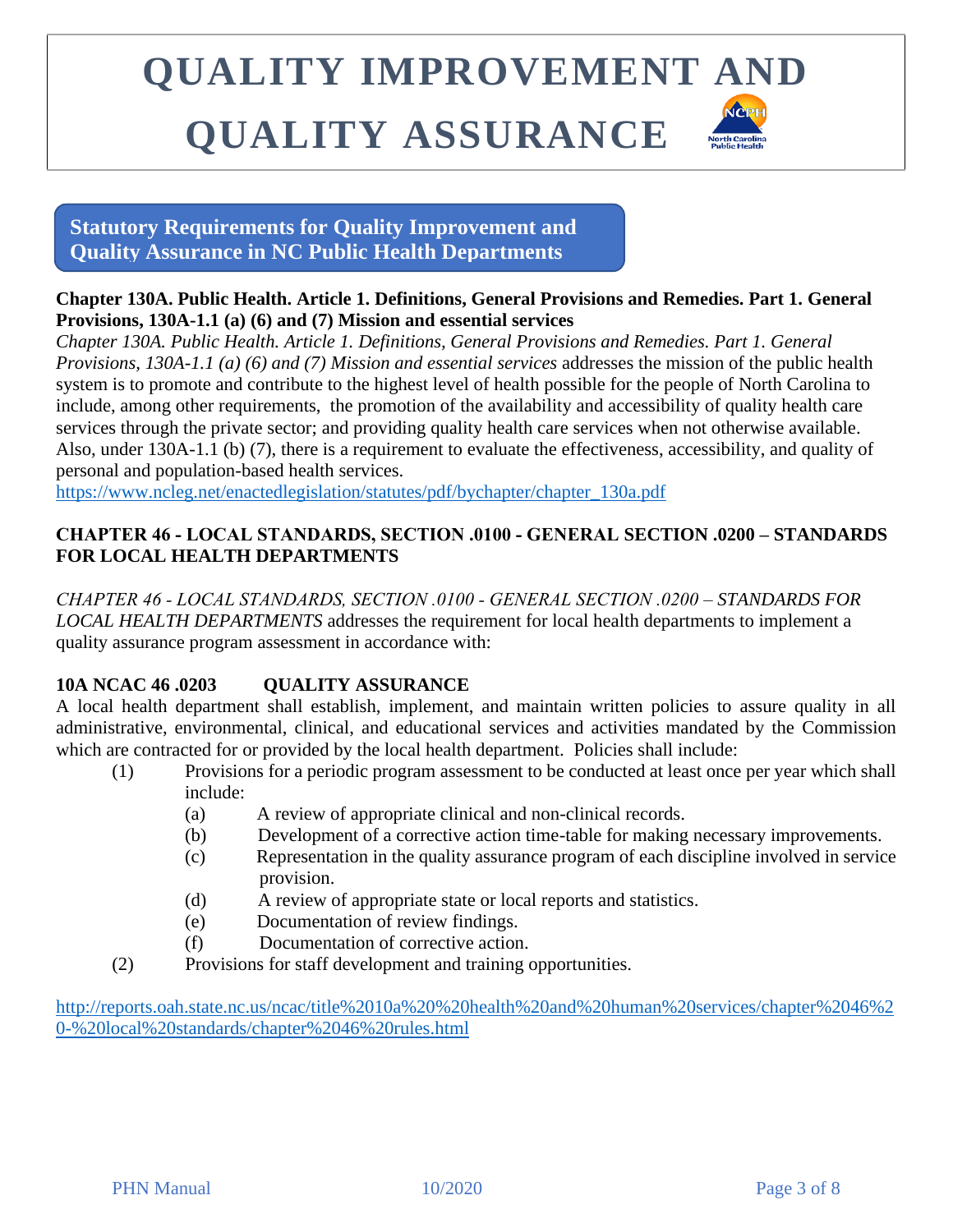#### **Article 2. Local Administration. Part 1. Local Health Departments. 130A-34.1. Accreditation of local health departments; board established.**

In 2002, the North Carolina Division of Public Health and the North Carolina Association of Local Health Directors undertook an initiative to develop a mandatory, standards-based system for accrediting local public health departments throughout the state. This initiative is based on Article 2. Local Administration. Part 1. Local Health Departments 130A-34.1 Accreditation of local health departments; board established. [https://www.ncleg.net/EnactedLegislation/Statutes/PDF/ByArticle/Chapter\\_130A/Article\\_2.pdf](https://www.ncleg.net/EnactedLegislation/Statutes/PDF/ByArticle/Chapter_130A/Article_2.pdf)

The focus of North Carolina's Local Health Department Accreditation (NCLHDA) is on the capacity of the local health department to perform at a prescribed, basic level of quality the three core functions of assessment, assurance, and policy development and the ten essential services as detailed in the *[National Public Health](http://www.cdc.gov/od/ocphp/nphpsp)  [Performance Standards Program](http://www.cdc.gov/od/ocphp/nphpsp)*. The program focuses on a set of minimal standards that must be provided to ensure the protection of the health of the public but does not limit the services or activities an agency may provide to address specific local needs. NCLHDA does not create a wholly new accountability system; rather it links basic standards to current state statutes and administrative code, and the Division of Public Health and Division of Environmental Health contractual and program monitoring requirements that are already in place.

To support the "basic level of quality" required under NCLHDA, local health departments must evaluate the effectiveness, accessibility, and quality of personal and population-based health services in achieving desired outcomes. Benchmark 27 in the Health Department Self-Assessment Instrument Interpretation Document begins the quality and performance improvement processes for the agency. It is the benchmark that examines the ninth essential service (see 10 Essential Public Health Services below). It explores how the department can appraise its services by looking at how effective those services are, by seeing how easy it is for residents to access those services and by reviewing the overall quality of services. See Benchmark 27 in the Health Department Self-Assessment Instrument Interpretation Document for more information: [file:///H:/Documents/A/HDSAI-Retrospective-Interpretation-Version-6.4\\_\\_5.8.20.Final\\_.pdf](file://///WV5DPHSIXFP01P.eads.ncads.net/HOME/cmhemric1/Documents/A/HDSAI-Retrospective-Interpretation-Version-6.4__5.8.20.Final_.pdf)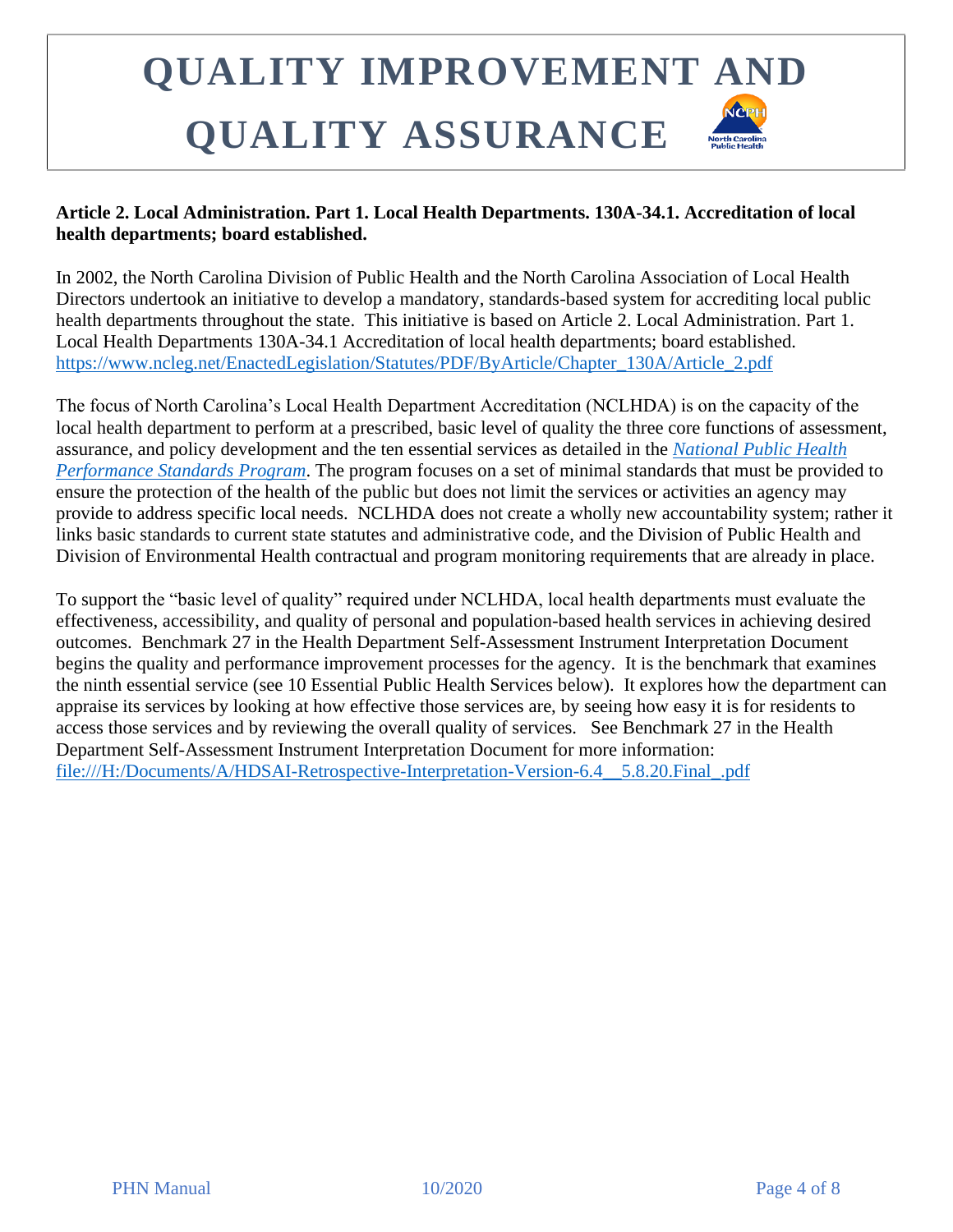### **The 10 Essential Public Health Services**

"The 10 Essential Public Health Services (EPHS) describe the public health activities that all communities should undertake. For the past 25 years, the EPHS have served as a well-recognized framework for carrying out the mission of public health. The EPHS framework was [originally released in 1994](https://www.cdc.gov/publichealthgateway/publichealthservices/originalessentialhealthservices.html) and more recently updated in 2020. The revised version is intended to bring the framework in line with current and future public health practice.

The revised EPHS framework was released on September 9, 2020, as a result of a collaborative effort by the [Public Health National Center for Innovations](http://www.phnci.org/) (PHNCI) and the [de Beaumont Foundation,](https://www.debeaumont.org/) who convened a task force of public health experts, leaders, and practitioners and engaged the public health community in activities to inform the changes. The task force also included experts from federal agencies, including CDC, which were instrumental in establishing and supporting the original EPHS framework. Details about the process to update the EPHS can be found on the **PHNCI** website, along with accompanying materials."<sup>5</sup>

*10 Essential Public Health Services*: <https://www.cdc.gov/publichealthgateway/publichealthservices/essentialhealthservices.html>

### **THE 10 ESSENTIAL PUBLIC HEALTH SERVICES,** *To protect and promote the health of all people in all communities:*

<https://phnci.org/uploads/resource-files/EPHS-English.pdf>

The following EPHS graphic shows the 10 essential services in relation to Assessment, Assurance and Policy Development, all supporting this work in the context of Equity. There is an essential service specifically for quality improvement in Public Health: "EPHS #9: Improve and innovate public health functions through ongoing evaluation, research, and continuous quality improvement."<sup>5</sup> (Note the yellow arrow on the EPHS graphic indicating EPHS #9.)

(EPHS Graphic Shown on Page 6 Below)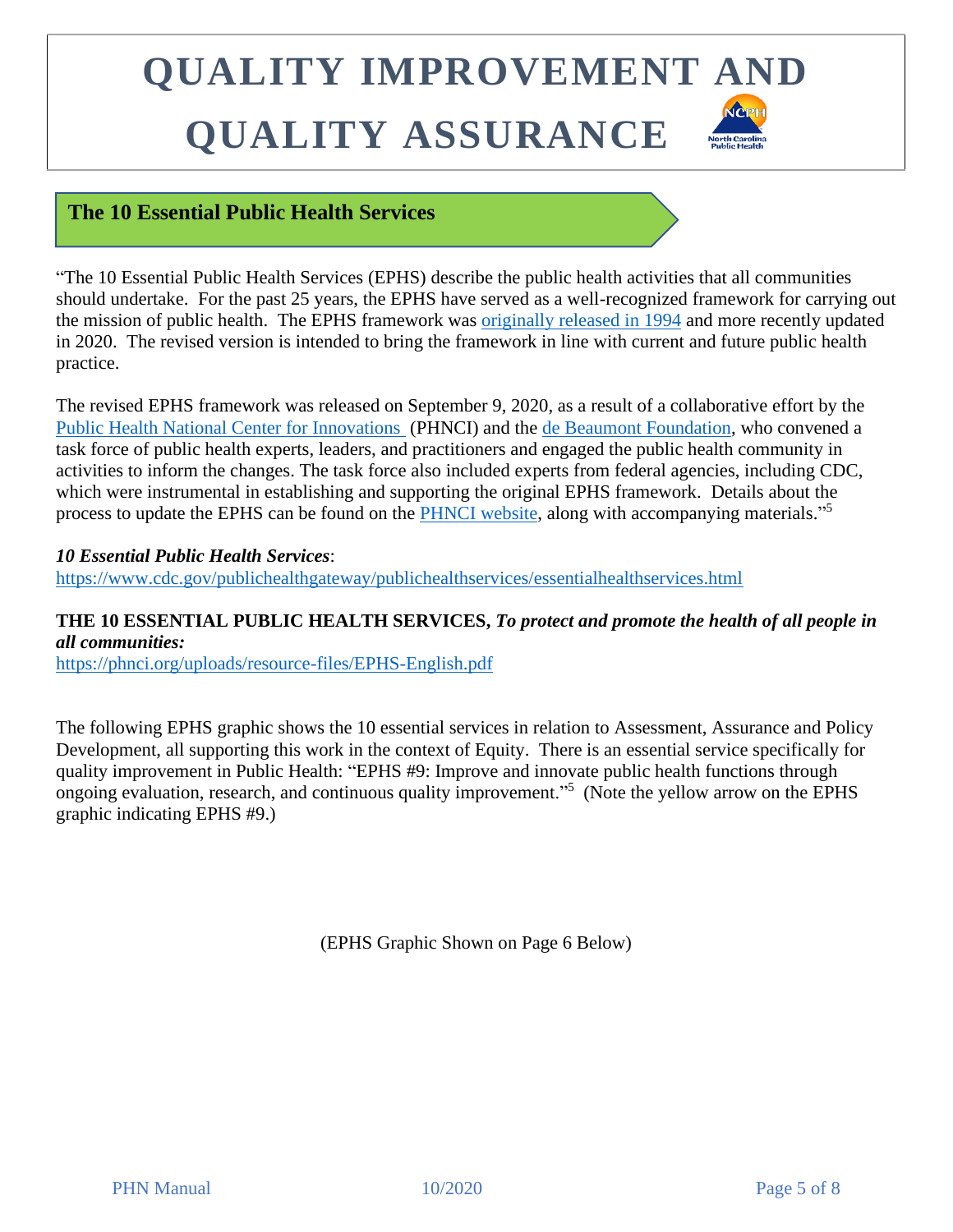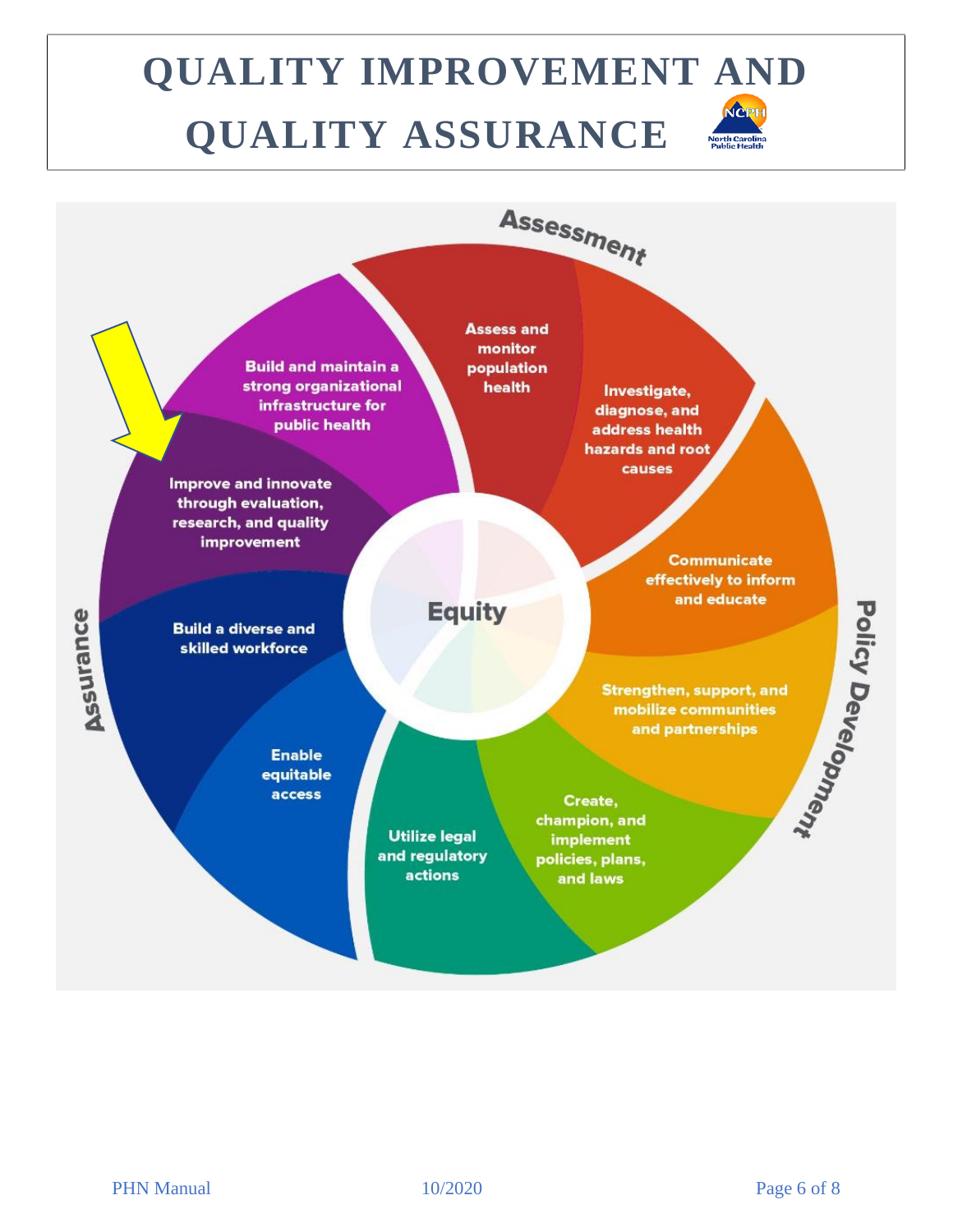**Quality Improvement and Quality Assurance Resources and Tools**

- 1. Performance Management and Quality Improvement The Public Health Improvement Journey. Content source: [Center for State, Tribal, Local, and Territorial Support](https://www.cdc.gov/publichealthgateway/index.html) Page last reviewed: August 21, 2018 <https://www.cdc.gov/publichealthgateway/performance/journey.html>
- 2. CDC TRAIN Courses on Quality Improvement <https://www.train.org/cdctrain/search?query=quality%20improvement>
- 3. Institute for Healthcare Improvement provides resources and tools for improvement initiatives. <http://www.ihi.org/resources/Pages/HowtoImprove/default.aspx>
- 4. Roadmap to a Culture of Quality Improvement A guide to leadership and success in local health departments. NACCHO 2019 <https://qiroadmap.org/culture-to-qi/foundational-elements-for-building-a-qi-culture/>
- 5. NC Community Health Improvement Collaborative (NC-CHIC) The NC Community Health Improvement Collaborative (NC-CHIC) is a partnership of local and state public health leaders, hospital leaders, and community-based stakeholders created in 2007 to lead collaborative efforts to measurably improve the health of North Carolinians.<https://sph.unc.edu/nciph/nciph-home/nciph-ph-hosp-collab/>
- 6. QUALITY IMPROVEMENT U.S. Department of Health and Human Services, Health Resources and Services Administration April 2011 Cited on May 15, 2020 at: <https://www.hrsa.gov/sites/default/files/quality/toolbox/508pdfs/qualityimprovement.pdf>
- 7. *Module V Quality in Public Health Defining Quality*. National MCH Workforce Development Center Advancing Health Reform Implementation [https://www.mchnavigator.org/transformation/documents/QI/defining\\_quality\\_transcript.pdf](https://www.mchnavigator.org/transformation/documents/QI/defining_quality_transcript.pdf)